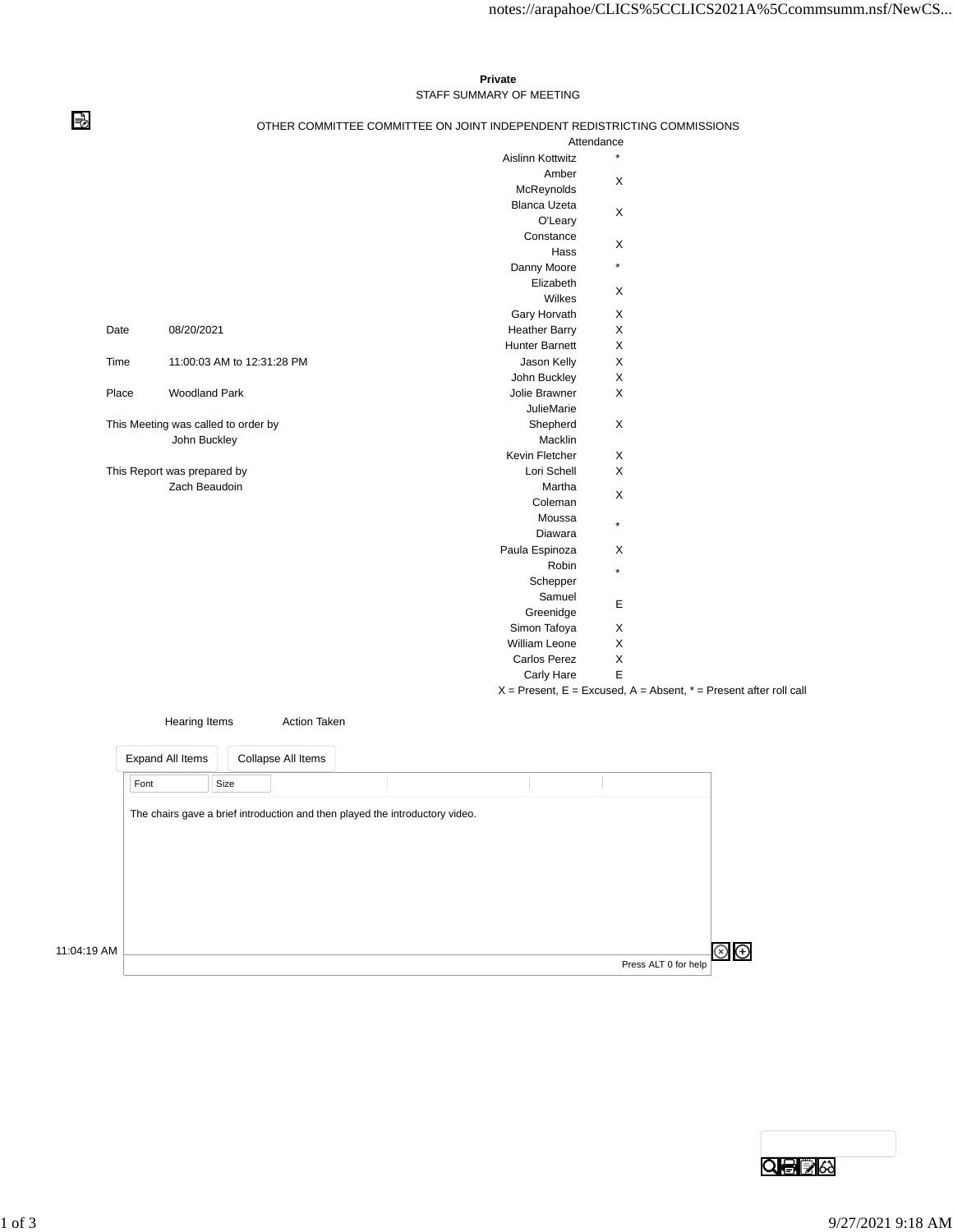|             | Font                                             | Size |                                                                                                                                                                                                                                                               |                      |               |
|-------------|--------------------------------------------------|------|---------------------------------------------------------------------------------------------------------------------------------------------------------------------------------------------------------------------------------------------------------------|----------------------|---------------|
|             |                                                  |      | Greg Liverman, representing self, testified. Mr. Liverman suggested that by following rivers and roads may be a better tell of the<br>communities in Teller County. He would like to separate the watersheds and keep those who use them districted together. |                      |               |
|             |                                                  |      |                                                                                                                                                                                                                                                               |                      |               |
|             |                                                  |      |                                                                                                                                                                                                                                                               |                      |               |
| 11:22:23 AM |                                                  |      |                                                                                                                                                                                                                                                               | Press ALT 0 for help | $\bigoplus$   |
|             | Font                                             | Size |                                                                                                                                                                                                                                                               |                      |               |
|             |                                                  |      | Mark Sievers, representing self, testified. Mr. Sievers supports the proposed maps with Teller County being grouped with other rural                                                                                                                          |                      |               |
|             | districts and communities of interest like them. |      |                                                                                                                                                                                                                                                               |                      |               |
|             |                                                  |      |                                                                                                                                                                                                                                                               |                      |               |
|             |                                                  |      |                                                                                                                                                                                                                                                               |                      |               |
| 11:45:23 AM |                                                  |      |                                                                                                                                                                                                                                                               |                      | $\bigoplus$   |
|             |                                                  |      |                                                                                                                                                                                                                                                               | Press ALT 0 for help |               |
|             | Font                                             | Size | Mrs. Melanie Knaus, representing self, testified. With CD7, she believes that grouping Douglas, Jefferson, and Arapahoe counties                                                                                                                              |                      |               |
|             |                                                  |      | together will be grouping different interests and not allowing certain communities to have representation.                                                                                                                                                    |                      |               |
|             |                                                  |      |                                                                                                                                                                                                                                                               |                      |               |
|             |                                                  |      |                                                                                                                                                                                                                                                               |                      |               |
| 11:50:44 AM |                                                  |      |                                                                                                                                                                                                                                                               |                      | $\bigoplus$   |
|             |                                                  |      |                                                                                                                                                                                                                                                               | Press ALT 0 for help |               |
|             | Font                                             | Size |                                                                                                                                                                                                                                                               |                      |               |
|             | drastically different interests.                 |      | Hannah Gay Keao, representing self, testified. Ms. Gay Keao testified that Douglas and Jefferson counties are at odds and have                                                                                                                                |                      |               |
|             |                                                  |      |                                                                                                                                                                                                                                                               |                      |               |
|             |                                                  |      |                                                                                                                                                                                                                                                               |                      |               |
| 11:54:53 AM |                                                  |      |                                                                                                                                                                                                                                                               |                      | ව<br>ල        |
|             |                                                  |      |                                                                                                                                                                                                                                                               | Press ALT 0 for help |               |
|             | Font                                             | Size |                                                                                                                                                                                                                                                               |                      |               |
|             |                                                  |      | Cassie Kimbrell, representing self, testified. Ms. Kimbrell testified that she agrees with putting Teller, Park, and Fremont Counties in CD3.<br>She doesn't believe that that their interests are similar to those in El Paso and Douglas Counties.          |                      |               |
|             |                                                  |      |                                                                                                                                                                                                                                                               |                      |               |
|             |                                                  |      |                                                                                                                                                                                                                                                               |                      |               |
|             |                                                  |      |                                                                                                                                                                                                                                                               |                      |               |
| 11:57:54 AM |                                                  |      |                                                                                                                                                                                                                                                               | Press ALT 0 for help | $\circledast$ |
|             |                                                  |      |                                                                                                                                                                                                                                                               |                      |               |